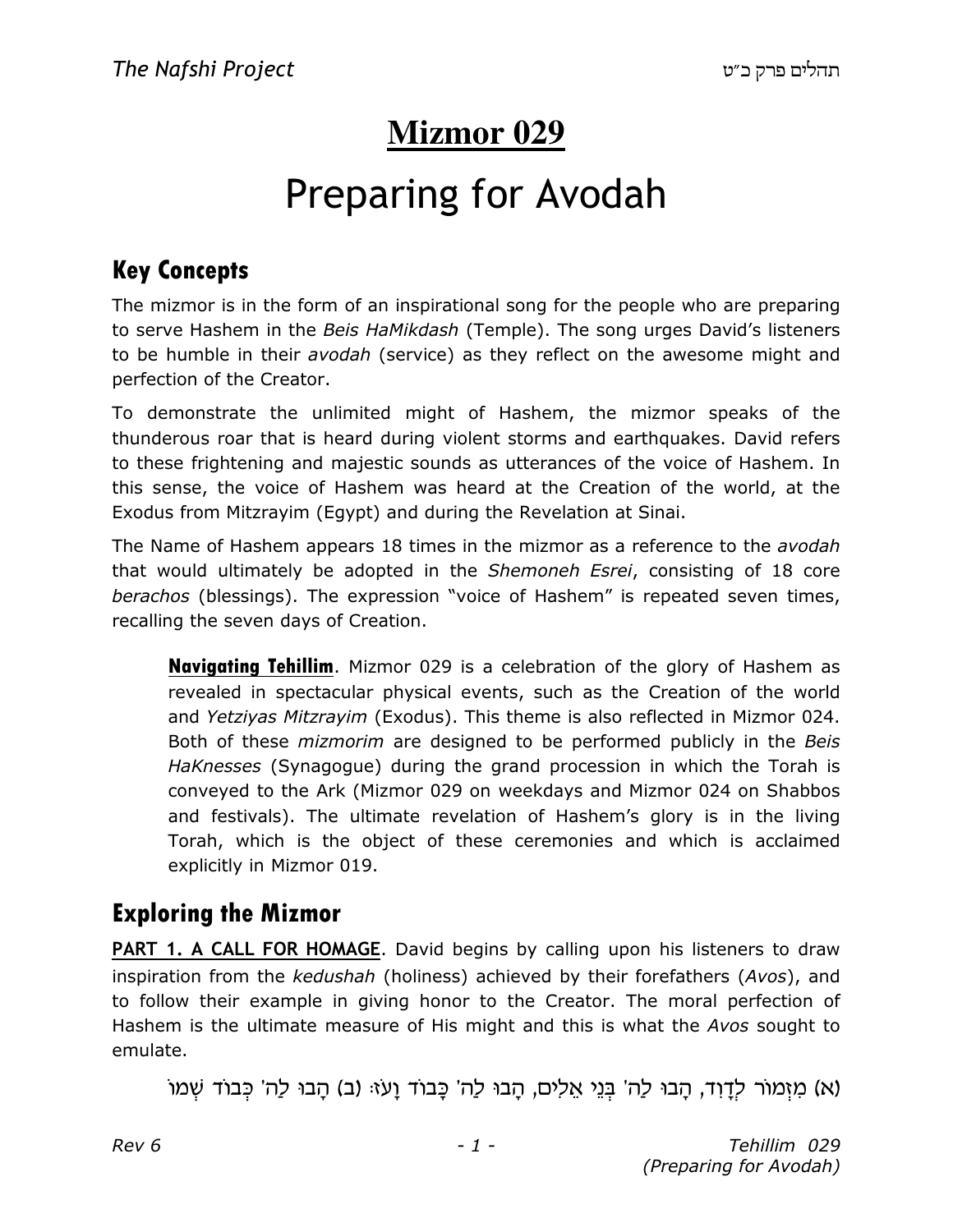#### ּהִשְׁתַּחֲווּ לַה' בִּהַדְרַת קֹדֵשׁ:

(1) Give [homage] to Hashem, O you sons of the mighty. Give [homage] to Hashem [for His] glory and might. (2) Give [homage] to Hashem [for] the honor of His Name. Bow down to Hashem [for] the splendor of [His] holiness.

PART 2. SEVEN DAYS OF CREATION. David now calls forth stirring impressions of the voice of Hashem as it was heard at critical times during the history of the world, beginning with Creation.

'(ג) קול ה' עַל הַמֵּיִם אֵ־ל הַכָּבוֹד הִרְעִים ה' עַל מַיִם רַבִּים: (ד) קול ה' בַּכֹּחַ קוֹל ה' ֶבְּהָדָר: (ה) קול ה' שֹׁבֵר אֲרָזִים וַיִּשֲׁבֵּר ה' אֶת אַרְזֵי הַלְבָנוֹן: (ו) וַיַּרְקִידֵם כְּמוֹ עֵגֶל לְבָנוֹן וְשָׂרְיֹן כְּמוֹ בֵן רְאֵמְים: (ז) קוֹל ה' חֹצֵב לַהֲבוֹת אֵשׁ: (ח) קוֹל ה' יַחִיל מְדְבָּר יַחִיל ה' מִדְבַּר קַדֵּשׁ: (ט) קול ה' יְחוֹלֵל אַיַּלוֹת וַיֵּחֵשׂף יִעֲרוֹת וּבְהֵיכָלוֹ כְּלוֹ אֹמֵר ּכּבוֹד

(3) The voice of Hashem is over the waters. The G-d of glory is thundering, Hashem is over the mighty waters. (4) The voice of Hashem is in power. The voice of Hashem is in splendor. (5) The voice of Hashem breaks the cedars. Hashem shatters the cedars of Lebanon. (6) He makes them prance about like a calf, Lebanon and Siryon [cavort] like young re'eimim. (7) The voice of Hashem carves out flames of fire. (8) The voice of Hashem convulses the wilderness. Hashem convulses the wilderness of Kadesh. (9) The voice of Hashem convulses the female deer; herds fill the forests. In His Mikdash they will all proclaim together, 'Glory!'

**PART 3. CONCLUSION.** In the two concluding *pesukim* of the mizmor, David offers encouragement to those who have come to serve Hashem in His house. The Torah is Hashem's true strength and is ultimately more significant than any of the physical displays of Hashem's might. Hashem will surely grant peace and security to His people so that they can devote themselves to fulfilling His will, as expressed by the Torah.

(י) ה' לַמַּבוּל יַשָׁב וַיֵּשֵׁב ה' מֶלֶךְ לְעוֹלָם: (יא) ה' עֹז לְעַמּוֹ יִתֵּן ה' יְבָרֵךְ אֶת עַמּוֹ בשלום:

(10) Hashem sat enthroned at the Flood; Hashem will sit enthroned as King forever. (11) Hashem is giving the strength [of the Torah] to His nation and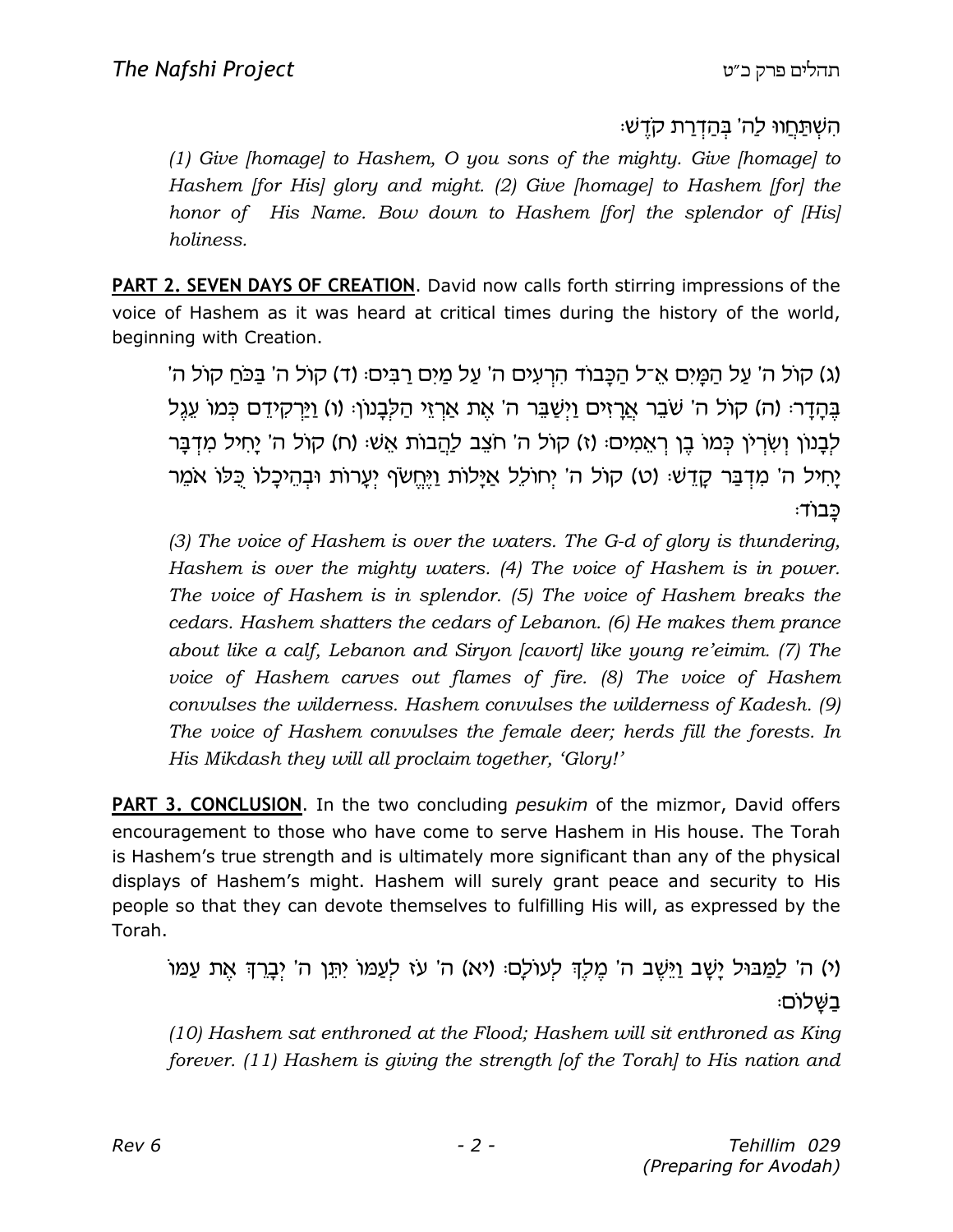Hashem will bless His nation with peace.

#### Learning the Mizmor

PART 1. A CALL FOR HOMAGE.

(א) מזִמוֹר לדָוד:

This **mizmor** was composed **by David**  $-$  **לִדְוֹדֿ,** 

# הַבוּ לַה' בְּנֵי אֵלִים

Give homage to Hashem – 'הָבוּ לַה, O you sons of mighty men – בְּנֵי אֵלִים, our forefathers Avraham, Yitzchak, and Yaakov. They demonstrated great moral strength by overcoming their base inclinations and rising to kedushah (holiness). In so doing they established the model of righteous behavior for mankind. It is therefore only fitting that you, their descendants, praise Hashem for the perfection of His ways.

### הַבוּ לַה' כַּבוֹד וַעזּ:

Give homage to Hashem by recognizing His glory - תֹבוּ לַה' כַּבוֹד . His glory is that He is the First Being, Who always existed. He is the Cause of all other beings. And recognize His might  $-$  (V) for He is the Creator of all existence.

# (ב) הָבוּ לַה' כְּבוֹד שָׁמוֹ הַשְׁתַּחֵווּ לַה' בִּהַדְרַת קֹדָשׁ

Give to Hashem the honor due to His Name – הָבוּ לַה' כְּבוֹד שָׁמוֹ whenever you hear it. To demonstrate your total submissiveness, bow down to Hashem — 'הִשְׁתַּחֲווּ לַה, in the *Beis HaMikdash* (Temple), which represents **the** splendor of His holiness – בְּהַדְּרַת קֹדָשׁ.

PART 2. THE VOICE OF HASHEM.

# (ג) קול ה' על המֵים אַ־ל הַכֲּבוֹד הִרְעִים

The voice of Hashem is heard in the thunder over the waters - שול ה' על הַמָּיִם of a violent rainstorm. We are reminded that it is **the G-d of glory** that i**s** thundering — אֲ־ל הַכְּבּוֹד הִרְעִים.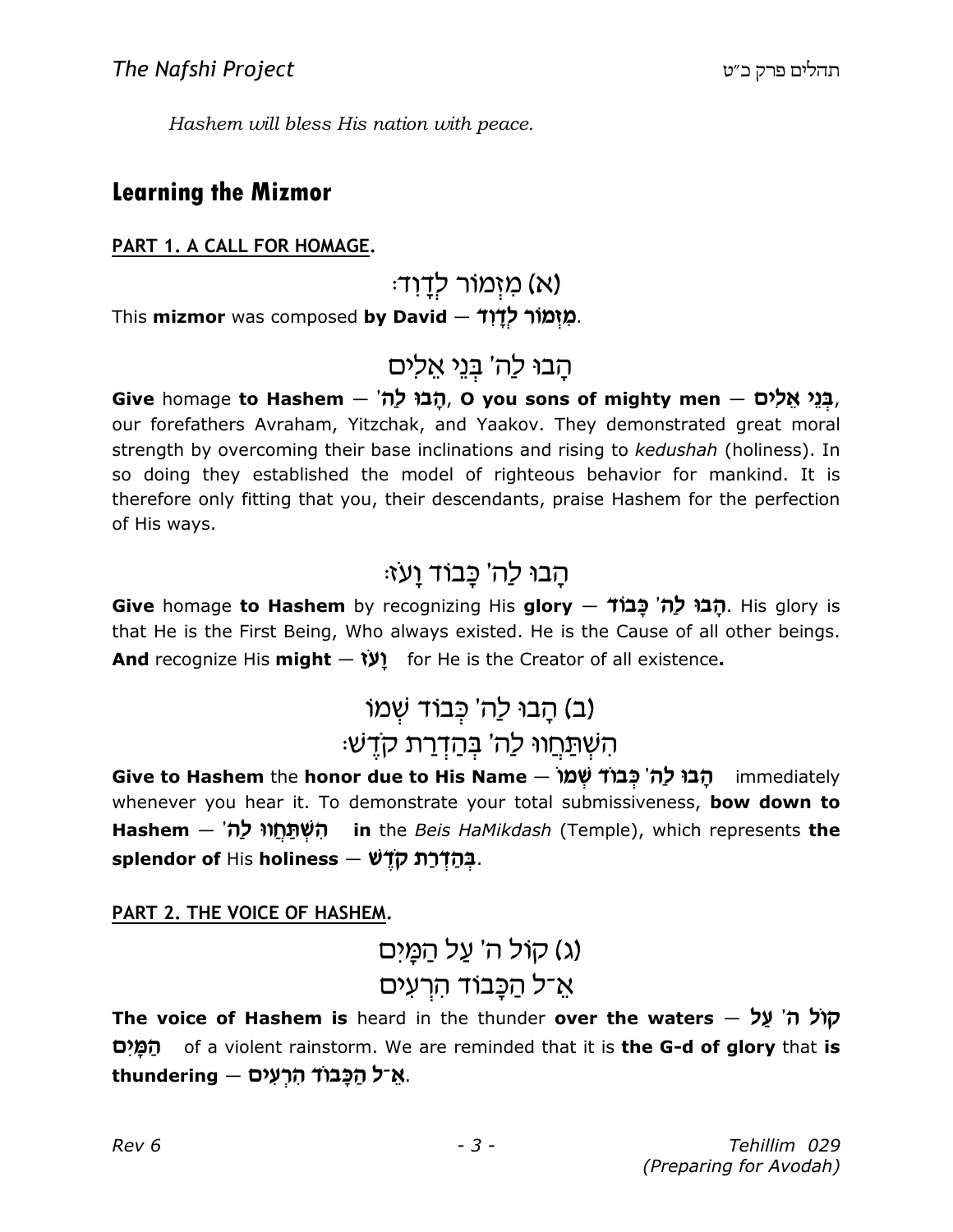#### ה' על מים רבים:

It was the voice of Hashem that created the world, beginning on the first day of Creation when His spirit hovered over the waters. Indeed, Hashem was thundering over the mighty waters — ה' עַל מַיִם רַבִּים,

### (ד) קול ה' בַּכּחַ

The voice of Hashem is revealed in the exercise of His power  $-$  הול ה' בכח $\tau$ which He uses to punish the resha'im (wicked), as we have seen at the splitting of the Yam Suf.

#### קול ה' בהדר:

The voice of Hashem is seen in splendor  $-$  קוֹל ה' בֵּהָדָר $\tau$ , as when the Torah was given at Har Sinai and the intensity of Hashem's voice was calibrated to the ability of each person to absorb it.

#### (ה) קול ה' שׁבֵר אֲרָזים

The voice of Hashem breaks the pride of the haughty individuals who are like that give no fruit. **קוֹל ה' שֹׁבֵר אֲרָזִים**<br>**chat give no fruit.** 

### ֿ<u>וַיִּשַׁבֵּר ה' אֶת אַרְזֵי הַ</u>ּלְבָנוֹן

Hashem shatters  $-$  ' $\eta$ יַשֲׁבֵּר ה' their noble ancestry for personal advantage. Such people are like the cedars of **Lebanon** — אַ**ה אַרזי הַלְבַנוֹן,** which have the good fortune to grow in ancient forests. Their renowned lineage is no defense against the judgment of Hashem.

### וו) <u>וי</u>ּרקידֵם כִּמוֹ עֵגֵל

In His anger He makes them [those tall cedars] prance about like a calf  $-$ **יַרְקִידֵם בְּמוֹ עֵגֶל.** for despite their arrogance the *resha'im* flee in fear.

# ּלְבָנוֹן וְשִׂרְיֹן כִּמוֹ בֵן רְאֵמִים

And He even shakes up the ones who think of themselves as secure like the ancient mountains, such as **Lebanon and Siryon — לְבָנוֹן יְשִׂרְיֹן .** They are jolted from their foundations by earthquakes so that they appear to cavort like young re'eimim  $-$ ְכָּמוֹ בֶן רְאֵמִים.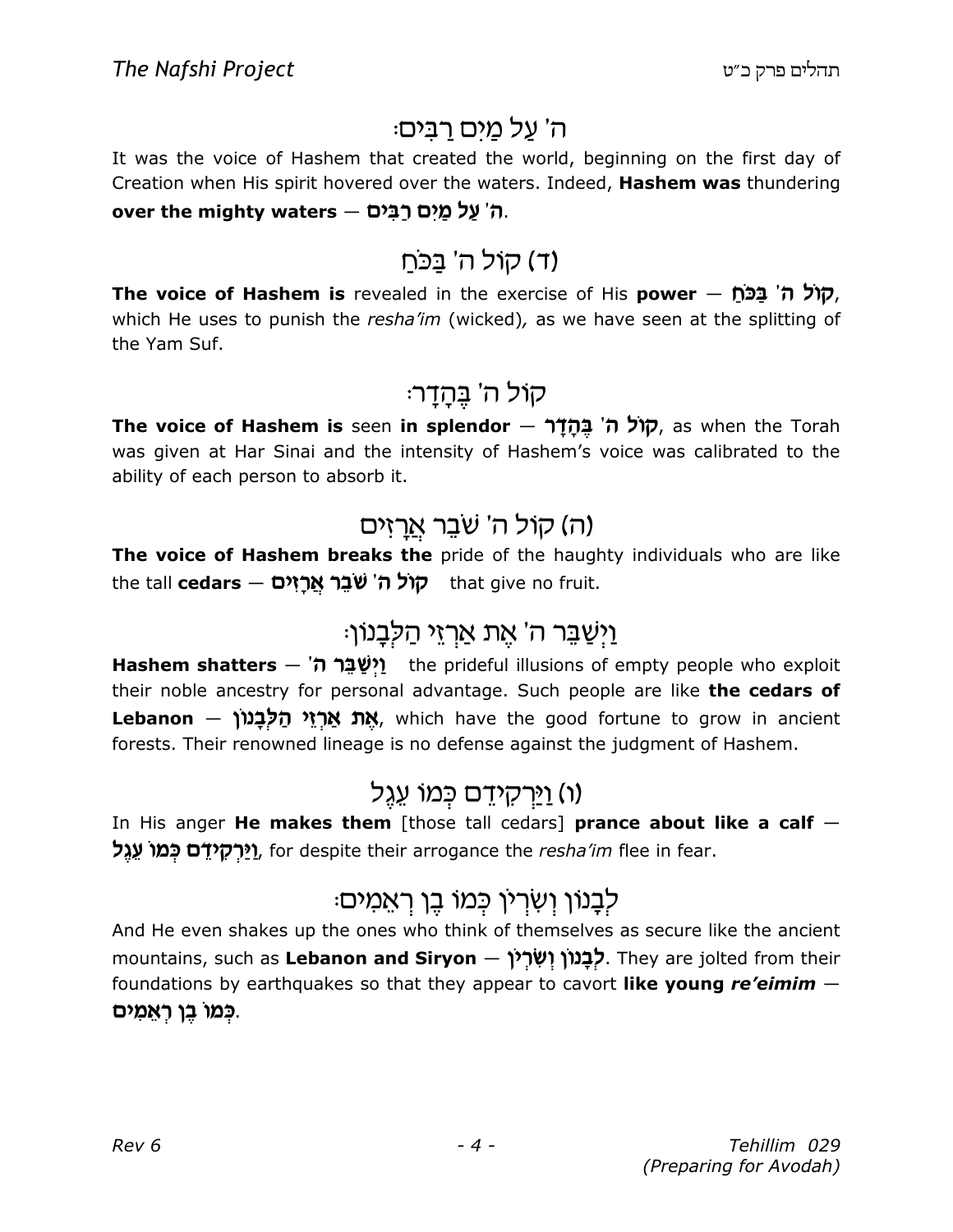# $\mathcal{L}$ (ז) קוֹל ה $\mathcal{L}$ ּחצֵב לַ<u>הֲ</u>בוֹת אֵשׁ

The voice of Hashem — 'תוֹל ה' in the form of lightning bolts that accompany the thunder and in the form of volcanic eruptions that accompany earthquakes. The fire that we see represents the instruments of punishment for the resha'im.

### (ח) קול ה' יַחיל מִדְבָּר

The voice of Hashem convulses the wilderness – קוֹל ה' יָחִיל מִדְּבָּר – woman in labor convulses to give birth. It was there in the Midbar that the Bnei Yisrael underwent a spiritual rebirth before being permitted to enter Eretz Yisrael.

### ַּיַחִיל ה' מִדְבַּר קַדָּשׁ

Hashem convulses the wilderness of Kadesh — יָחִיל ה' מִדְּבַּר קָדֵשׁ, the region in the Midbar from which the meraglim (spies) were sent out and from which the people could have entered the Promised Land immediately had they not sinned.

> ט) קול ה' יְחולֵל אַיַּלוֹת) וַיָּחֵשׂף יִעֲרוֹת

The voice of Hashem convulses the female deer – קול ה' יחולל אילות inhabit the wilderness, and facilitates their giving birth. Thus, the deer herds fill the forests – ויתשף יערות (יהוד the forests – the forests – the forests – i the voice of Hashem facilitate the birth of Yisrael as a nation.

### וּבְהֵיכָלוֹ כִּלוֹ אמֵר כָּבוֹד:

In contrast to the worldwide commotion created by the voice of Hashem in nature, there is serenity **in His Sanctuary – וּבְהֵיכֵלוֹ** among all who serve Hashem. **In** unison they will all proclaim together, "Glory!" – יָכָּלוֹ אמֶר כֲבוֹד.

PART 3. CONCLUSION.

# (י) ה' לַמֲבּוּל יַשֲב*'* ֿוַיֵּשֵׁב ה' מֵלֶךְ לְעוֹלַם:

Despite the unlimited power of the voice of Hashem, it will not destroy the world. For **Hashem sat enthroned at the Flood – ה**' לַמֲבוּל יַשַּׁב and made a promise to preserve the world. But the reshai'm will be destroyed while Hashem will sit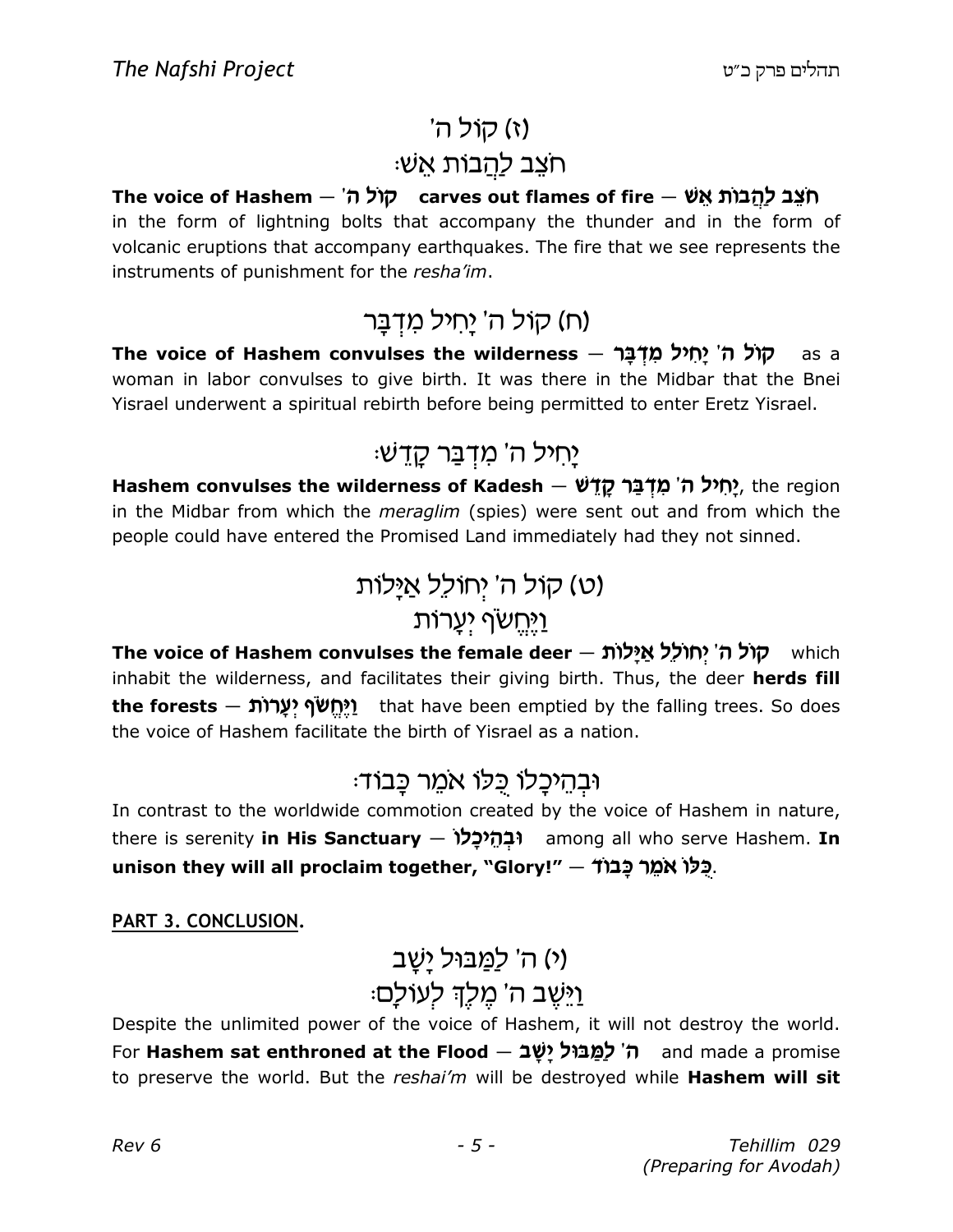#### enthroned as King forever – יַיֵּשֵׁב ה' מֵלִךְ לְעוֹלָם.

### ויא) ה' עז לְעֲמוֹ יִתֵּן ּה' יְבַרְךָ אֶת עַמּוֹ בַּשֵּׁלוֹם

When the nations asked about the sound that they heard, they were told Hashem is giving the Torah to His people. For Hashem is giving the strength of the Torah to His nation — ה' עֹז לְעַמּוֹ יִתֵּן and Hashem will bless His nation with peace — ה' יְבַרֵךְ אֵת עַמּוֹ בַשֵּׁלוֹם so that they will be able to devote themselves to learning Torah and serving Hashem, without fear of attack by the nations.

#### Living the Mizmor

Listed below are some of the lessons that you can draw from this mizmor, as well as some of the thoughts you might have in mind when you say the words of the mizmor as a tefillah asking for your needs, or expressing your devotion to Hashem.

#### Tefillos for Life - Public Acclaim.

[29:1] THE AVOS. - הָבוּ לַה' בְּנֵי אֵלִים, הָבוּ לַה' כָּבוֹד וָעֹז (29:1] THE און Hashem, O you sons of the mighty. Give [homage] to Hashem [for His] glory and might." Give public honor to the Creator, calling upon the kedushah achieved by our Avos.

[29:2] – הָבוּ לַה' כְּבוֹד שְׁמוֹ הִשְׁתַּחֲווּ לַה' בְּהַדְרַת קֹדֶשׁ – [29:2] to Hashem [for] the honor of His Name. Bow down to Hashem [for] the splendor of [His] holiness."

#### Tefillos for Life - Contemplation of Hashem.

קול ה' עַל הַמָּיִם אֵ־ל הַכָּבוֹד הִרְעִים ה' עַל מַיִם רַבִּים - .THUNDERING [29:3] "The voice of Hashem is over the waters. The G-d of glory is thundering, Hashem is over the mighty waters." When you hear the sound of thunder you are hearing the voice of Hashem.

[29:7] LIGHTNING. – קול ה' חצב לַהֲבוֹת אֵשׁ – IGHTNING. – שמו out flames of fire. " When you see the flash and hear the crack of lightning you are witnessing the power of Hashem.

ה' עז לְעַמּוֹ יִתֵּן ה' יְבָרֵךְ אֶת עַמּוֹ בַשָּׁלוֹם - HARMONY OF PEACE. – ה' עז לְעַמּוֹ יִתֵּן ה "Hashem is giving the strength [of the Torah] to His nation and Hashem will